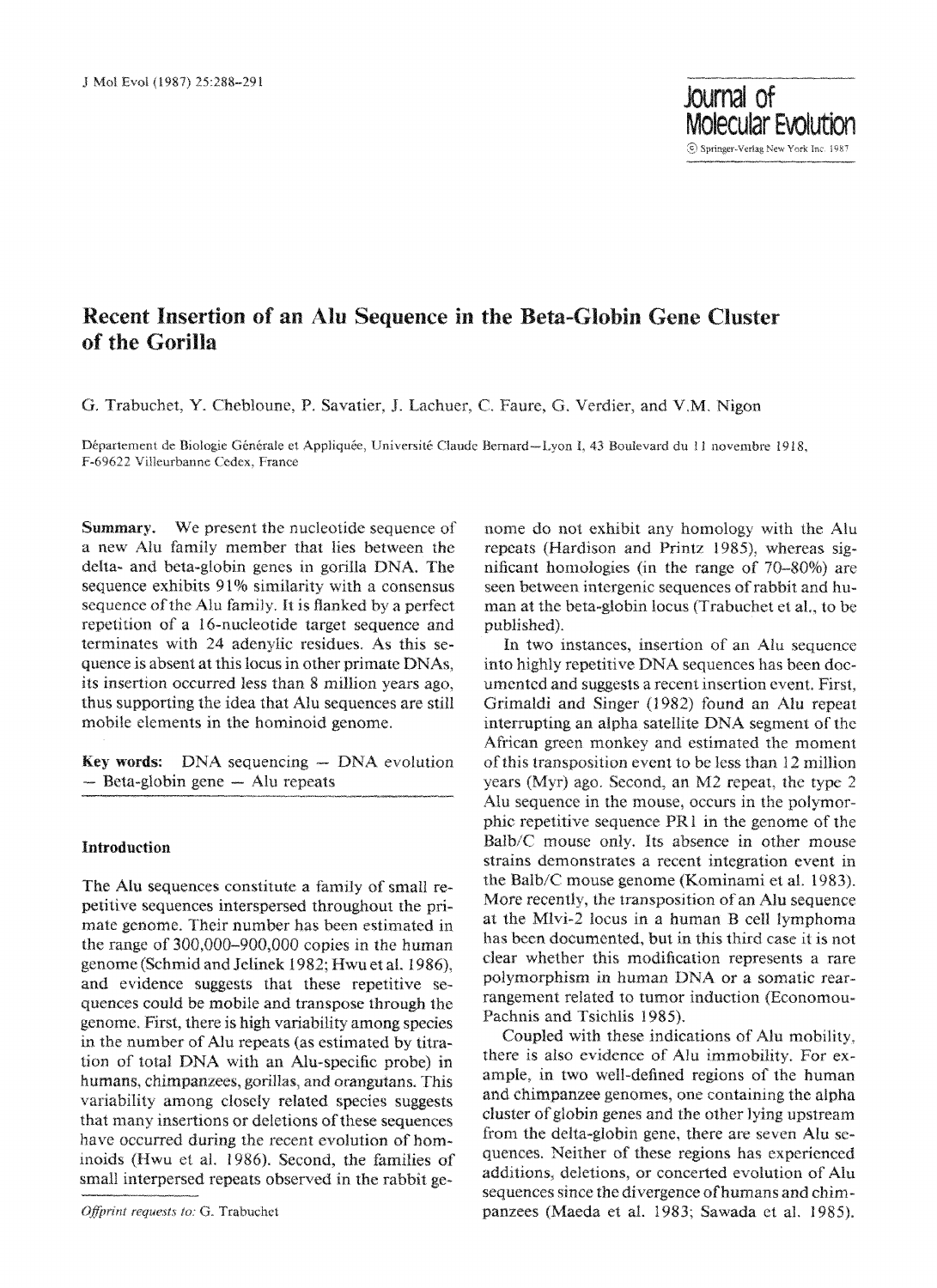

Fig. 1. a Map of the delta-beta-globin intergenic region in the gorilla. Striped boxes, exons of delta- or beta-globin genes; open boxes, introns; black box, Alu repeat; E, EcoRI; H, HindIII. b Strategy for sequencing the EcoRI-HindIII DNA fragment. The horizontal arrows below the map indicate sequence data obtained from individually generated Bal31 clones.

Much, therefore, remains to be learned about the tempo of Alu mobility,.

Our paper describes the insertion of an Alu se~ quence between the delta- and beta-globin genes in the gorilla. The structure of this locus has been studied extensively and is conserved among higher primates (Barrie et al. 1981). Nucleotide sequences of this region previously have been determined from several primate DNAs: human (Poncz et al. 1983), chimpanzee (Savatier et al. 1985), and macaque (Savatier et al. 1987). These sequences are highly homologous and can be aligned without ambiguity by introducing only very small insertions or deletions. On the contrary, by restriction endonuclease mapping of genomic DNA, Zirnmer et al. (1980) found a difference in the size of restriction fragments suggesting the presence of an extra piece of DNA a1 this locus in gorilla DNA. To analyze further this modification, we have cloned and sequenced this region and found an Alu repeat inserted at this locus. As this transposition occurred after the divergence of the gorilla from other apes, probably less than 8 Myr ago, we conclude that Alu repeats are still movable elements in hominoids.

### **Materials and Methods**

A blood sample from a lowland gorilla (Gorilla gorilla) was provided by the Centre de Recherche Medicale de *Franceville* (Gabon). DNA preparation, blot-hybridization experiments, and cloning of the G0-kbp EcoRI DNA fragment containing the 5' flanking region and the major part of the beta-globin gene (Fig. l) have been already described (Savatier et al. 1987). The insert DNA was digested with the appropriate restriction endonuclease. Randomly terminated fragments were generated with Bal31 nuclease digestion followed by blunt-end ligation into the Smal site of M13 mp10 or mp19 according to the method of Poncz et al. (1982). Sequencing was carried out by the method of Sanger et al.  $(1977)$  using <sup>35</sup>S-dATP essentially as described by Biggin et al. (1983). The strategy for sequencing is depicted in Fig. 1b.

### **Results**

Genomic DNA was cut by EcoRI, electrophoresed, transferred onto nitrocellulose filter (Southern 1975), and hybridized with a specific beta~globin gene probe. A 6.0-kbp DNA fragment was observed in the gorilla sample, instead of the 5.5-kbp homologous fragment observed in human, chimpanzee, and macaque DNAs (Savatier et al. 1985, 1987). To analyze this size difference, we cloned the EcoRI fragment from gorilla DNA in the EcoRI site of the bacteriophage lambda gt WES lambda C. This fragment was then subcloned in the EcoRI site of the plasmid pEmbl 9 (Dente et al. 1983). A more detailed mapping of the plasmid DNA allowed us to locate the difference between human and gorilla in the  $5'$  part of the  $6.0$ -kbp EcoRI DNA fragment in an EcoRI-HindlII DNA fragment (Fig. Ia). The size of the latter was found to be 1.9 kbp in gorilla and 1.6 kbp in humam

The nucleotide sequence (Fig. 2) reveals an inserted piece of DNA of 316 bp in the gorilla. Homology between the sequence of this insert and a consensus sequence of the Alu family was 91% (Schmid and Shen I985). Moreover, the inserted Alu sequence is flanked on each side by the exact direct repetition of 16 nucleotides. Only one copy of the 16-nucleotide stretch is present in human *DNA,* which demonstrates that this target sequence has been duplicated during the insertion of the Alu repeat. Finally there is a perfect run of 24 adenylic residues at the 3' end of the inserted sequence. All these features are characteristic of Alu family members of repetitive sequences (Schmid and Shen 1985).

The nucleotide sequence of gorilla DNA was also established on both sides of the insert and compared with the homologous human sequence over  $1110$ nucleotides Nucleotide sequence divergence between the two species was calculated to be 2.0%, all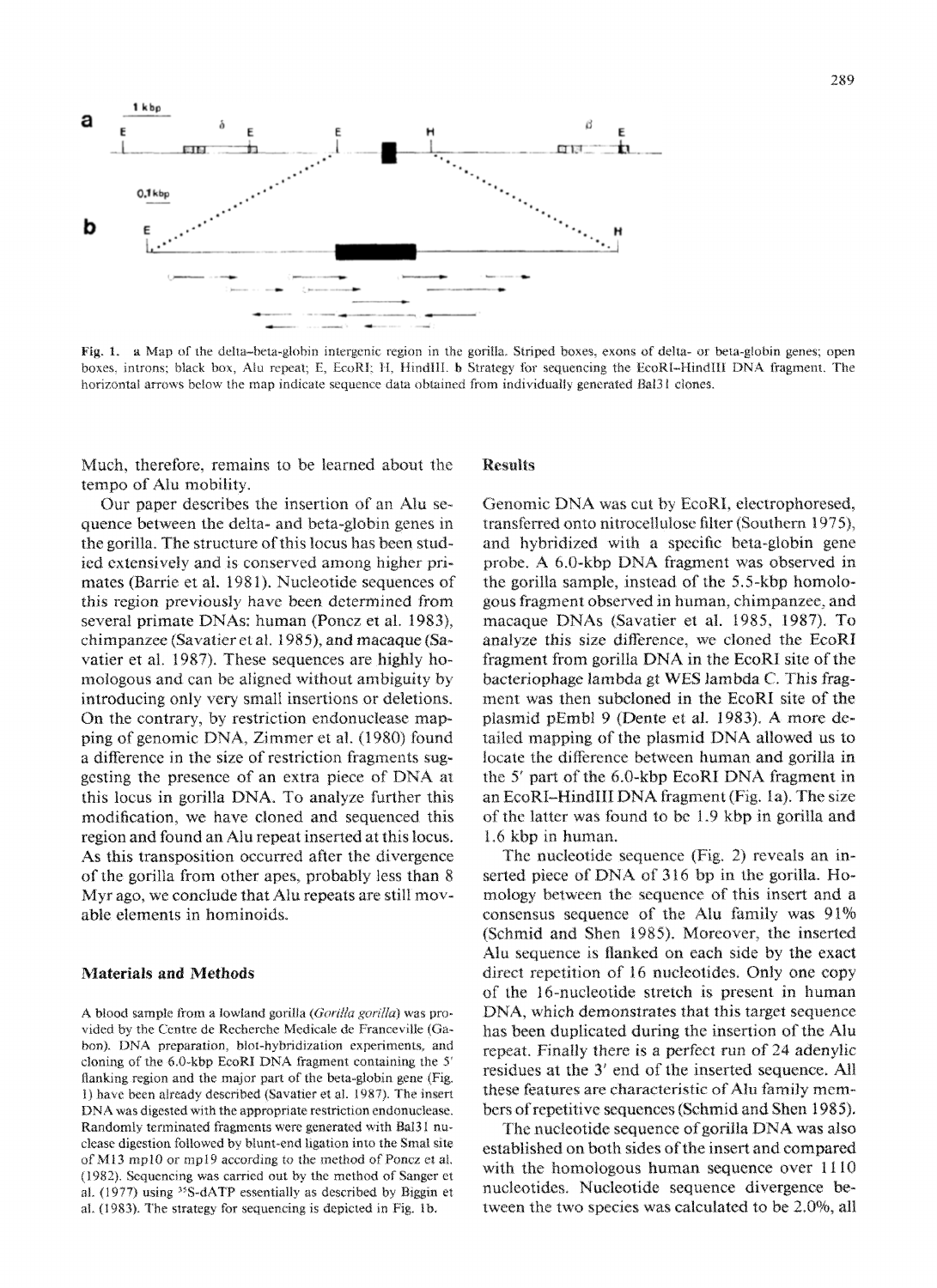the differences consisting of substitutions or insertions/deletions of one nuclcotide, Similar values in the range of 1.3-2.9% have been observed between these two species for putatively neutral DNA sequences (Savatier et al. 1987) or for unique genomic DNA sequences as estimated by delta-T50 measurements (Sibley and Ahlquist 1984; O'Brien et al. 1985).

#### **Discussion**

A new AIu repeat has been inserted in the intergenic sequence between the delta- and beta-globin genes in gorilla DNA. This insert is located 3.3 kbp upstream from the beta-globin gene. The structure of this region has been studied extensively, and the nucleotide sequence is known in human (Poncz et al, 1983), chimpanzee (Savatier et al. 1985), and macaque (Savatier et al. 1987). As the Alu sequence is absent at this locus in every primate species previously analyzed, we are confident that the insertion event occurred during evolution of the gorilla after the separation of this species from the other Hominidae,

The possibility exists that this Alu insert could be a polymorpbism in gorilla. Indeed, Barrie et al.  $(1981)$  mapped this region in several apes and found no differences in the size of restriction fragments between gorilla and human DNA. Nevertheless, this last observation is at variance with those of Zimmer et al. (1980) and with ours, and could indicate the existence of a polyrnorphism in the gorilla. Whatever the case, the Alu sequence insertion is a recent event and is at most 8 Myr old, the estimated date for the gorilla lineage divergence (Sibley and Ahlquist 1984).

Two other characteristics of the new Alu sequence are in agreement with a recent insertion event. First, the gorilla Alu sequence is flanked by the perfect repetition of 16 nucleotides. The same nucleotide sequence is present only once in human DNA, and thus was duplicated during the integration event. Following the duplicatiom random mutation of these sequences could have occurred, so it has been proposed that nucleotide sequence divergence between the two flanking direct repeats be used as a measure of the date of insertion of the Alu repeat (Fukumaki et al, 1982; Schmid and Shen 1985). The fact that the two flanking sequences are perfectly identical in gorilla DNA argues for a recent insertion of the new Alu sequence. Second, this Alu repeat ends with an exact stretch of 24 adenylic residues. It is a common characteristic of Alu Family sequences to terminate with an oligo-dA rich 3' terminus. Insertion of other nucleotides at this place could result from mutations during aging of the Alu sequence.

~;ACT TG~CACC TTGTTGI IAIAT ~ AAAAI TAH IGT TAGAgTAGAGCT IT TG I AAGAGTC 6O *T AGGAG [ G HK~GAI]C ~ AAA T GA ~ UA ~ AC AC A [ CGAC ACAAA~AA T A~ ~ EAAC~ E;AC ACC*  120 180 CAGCCEZTACT tEAGG~ l H;AtK;G ~ GGGAAGAGGGAGATGAIGAAAAA(~TACC [ A [ TCCC C A 240 ACTAAGTTCATCACTGAGIGATGATGAATAATCTGTACATCAAACCCAGTGATATGCAATT<br>|G TACCTA TA TAACTTG TACAGGTACCCCCAAAT T TAAAAT GAAAG TTAAAACAAG TA TAG 300 36Q GAGTGGAATTAATTCCTCAAGATTTGGCTTTAATTTTATTTGATAATTTATCAAATGGTT A 420 GTTT3 ~ CTTTTCTCACTATGCCCT TCCH TATAAACIATGT TCAATATGTCTGAATGAAA G GGG TG TG IGTG TGTG TGAAAGA(;A~I~GAGAGAGGAAGGGAAGAGAGGACGTAACAAI(;GT ago T 540 GAAIT I GAOTTEAGIGAAAAIT ITTAAATAAATAATTTAATGTEAGGAGAATTAAGEAT<br>| C AATAGTCTCCTAAATCATCCATCTCTTGAGCTTCAGAGCAGTCCTCTGAATTAATGCCTA 600 CATGTITGTAAAGGGTGTTCAGACTGAAGCCAAGATTCTACCTCTAAAGAGATGCAATCT 660  $\overline{\texttt{G}}$ GGCCGGCGCGGTGGCTCAAGCCTGTAATCCCAGCACTTTGGGAGGCCGAGGEGGCGG $^{+}$  72U  $A$ ICACGAGG $I$ CAGGAGATCGAGACCATCCTGGCTAACACAGTGAAACCCCCCTCTCTACTA $B$ AAAAATACAAAAATTAGCCGGCGTGGTGGCGGCGCGCTGTAGTCCCAGCTACGCGGAG 840  $-$ GCTGAGCCAGAGAATGCC $\hat{G}$ GAGCCGGAGCCGAGCCTTGCAGTGAGCCGAGATCCCC $-$  900 CACTGCACTCCA~CC TGGGCGACA~AGC~AGAC TCCGT CI~ AAAAAAAAAAAAAAAAAAA 960 AAAAAGAGATGCAATCTCAAATTTATCTGAAGACTGTACCTCTGCTCTCCATAAAITGAC 1020  ${\bf ACCATGGCCCACTTAATGAGGTTAAAAGAAAGCTAATTCTGAATGAAAATCTGAGCCCAG = 1080}$ A I[;GAGGAAAT At IAAIIiAA~AAgGTG TAgACT{;AAAIATAAATT I l'Iel~ AATGA l IAI IIAH C A GCATATACTTIAGCAAAGTTCTGTCTGTGTGACTTTAITGCTTTTGGTAAGAAATACA 1200<br>A ACTITITAAAGTGAACTAAACTATCCIATTICCAAACTATTIGTGTGTATCCGGTITGT 1260<br>G I TCT ATGGGTTCTGGI I TTCT I GGAGCAT I TTAT I TCATTTAATTAATTAAT TCTGAG 1320 AGATGCTGAGI IGTGTYTACTGAGAGATTGTGTATCTGGGAGAGAGTCTGTAGCAAGTA 1380 .<br>C *cc:a~;Acn;~ccT:cacct~ac~;aacatataca~Ta~AtA~cc:aaaa:~c:cacHr, l;~ 1~2o 1*   $\text{GAA}$ TTT the contract of the contract of the contract of the contract of the contract of the contract of the contract of the contract of the contract of the contract of the contract of the contract of the contract of t

Fig. 2, Nucleotide sequence of a part of the EcoRl-HindIlI gorilla DNA fragment including the Alu repeat. The gorilla sequence (upper line) is compared to the homologous human sequence (lower line). On the latter, only differences are indicated by the appropriate base and deletions by a dash, The direct repetitions flanking the Alu sequence are boxed.

As a consequence of its recent insertion, we believe that this AIu sequence is very similar to that from which it originated. Assuming it diverged at the same rate as the putatively neutral neighboring DNA, one can estimate that there is a maximum of three nucleotide differences between the present-day sequence and its progenitor. The calculation assumes that there is 2% nucleotide divergence between human and gorilla sequences, thus 1% be-